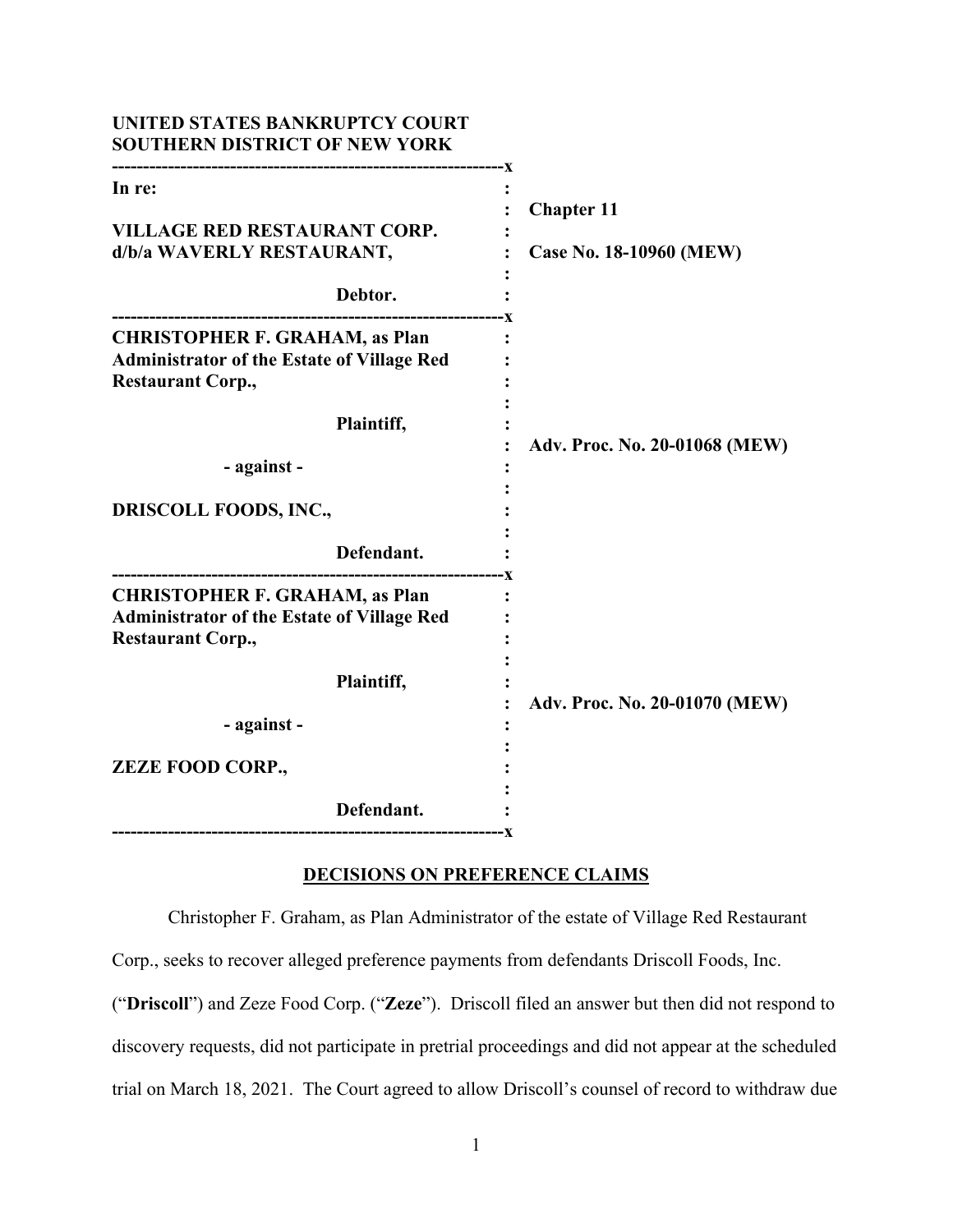to his inability to communicate with Driscoll. Zeze filed an answer, belatedly provided some discovery but then also did not appear at the scheduled trial on March 18, though Zeze's counsel appeared and was not permitted to withdraw from his representation of Zeze. For the reasons set forth below the Court will enter judgment against Driscoll in the amount of \$18,719.51 and judgment against Zeze in the amount of \$59,987.25.

### **Jurisdiction and Power to Enter a Final Judgment**

The Court has jurisdiction over these matters under 28 U.S.C. §§ 157 and 1334 and the preference claims asserted in these adversary proceedings are "core" proceedings pursuant to 28 U.S.C. § 157(b)(2)(I). The Court also has the Constitutional power to issue final judgments in these proceedings. Driscoll and Zeze were notified (in the summonses that were served) that judgment would be entered against them if they failed to participate. They were also required, pursuant to Rule 7012(b), to state in their pleadings whether they did or did not consent to the entry of a final judgment by this Court. *See* Fed. R. Bankr. P. 7012(b). Driscoll elected to participate by filing an answer (in which it did not make the explicit statement required by Rule 7012(b) but in which no defense was raised as to this Court's power to render judgment) and by requesting extensions of discovery deadlines, but then elected to ignore further proceedings. Zeze similarly filed an answer (in which it, too, ignored the provisions of Rule 7012(b) but in which no defense was asserted as to this Court's powers to enter judgment); Zeze then participated (belatedly) in discovery, and its counsel was present at trial. Case law in this Circuit confirms that where (as here) a party only selectively participates in a proceeding, after service of a summons and in the face of a rule that advises the party of the consequences of inaction and of the right to contest the court's power to enter a final judgment, the party has impliedly consented to the entry of a final order. *See Lynch v. Lapidem Ltd. (In re Kirwan Offices S.A.R.L.)*, 592 B.R. 489, 508, 512 (S.D.N.Y. 2018); *LaMonica v. Harrah's Atl. City Operating*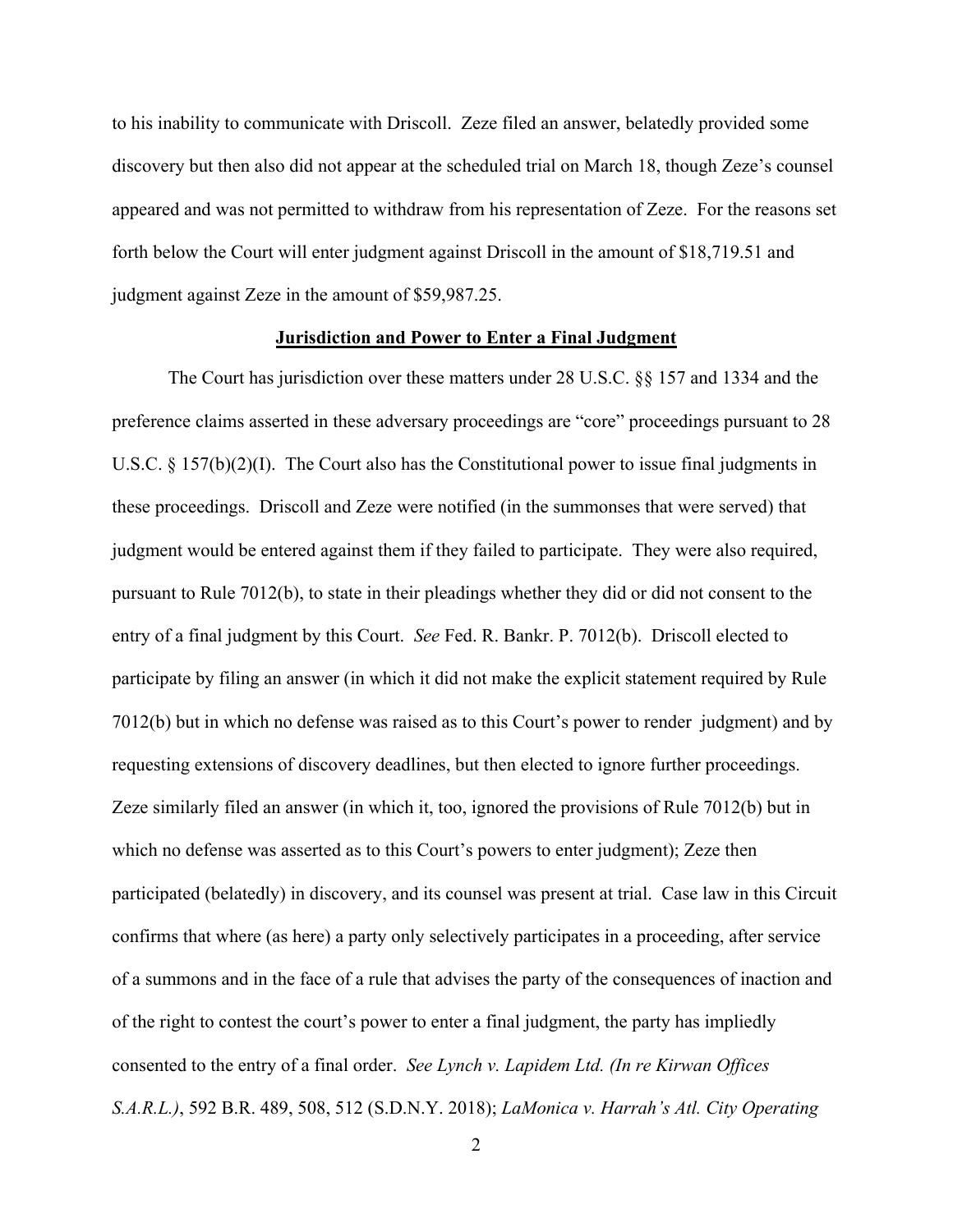*Co. (In re JVJ Pharm. Inc.)*, 618 B.R. 408, 416-17 (Bankr. S.D.N.Y. 2020); *In re Extended Stay, Inc.*, No. 09-13764, 2020 Bankr. LEXIS 2128 at \* 14 (Bankr. S.D.N.Y. 2020). That implied consent is sufficient to empower this Court to issue final judgments in these proceedings. *See Wellness Int'l Network, Ltd. v. Sharif*, 135 S. Ct. 1932, 1947-48 (2015).

#### **Discussion**

Section 547 of the Bankruptcy Code provides that a trustee may avoid any transfer of property or of an interest in property if that transfer:

- Was made to or for the benefit of a creditor;
- Was made for or on account of an antecedent debt owed by the debtor before the transfer was made;
- Was made while the debtor was insolvent;
- Was made within 90 days prior to the filing of the debtor's bankruptcy petition; and
- Enabled the creditor to receive more than the creditor would have received if the case were a case under chapter 7 and the payment had not been made.

*See* 11 U.S.C. § 547. A debtor is presumed to have been insolvent during the 90 days preceding the filing of the bankruptcy petition. *Id*. § 547(f). A creditor may defend a preference action by showing (among other things) that the payment (1) was intended to be a contemporaneous exchange for new value, or (2) that the debt was incurred in the ordinary course of business, the payment was made in the ordinary course of business and the payment was made on ordinary business terms, or (3) that the creditor gave "new value" to the debtor after the receipt of such payment, on account of which the creditor did not receive an otherwise avoidable payment. *Id.*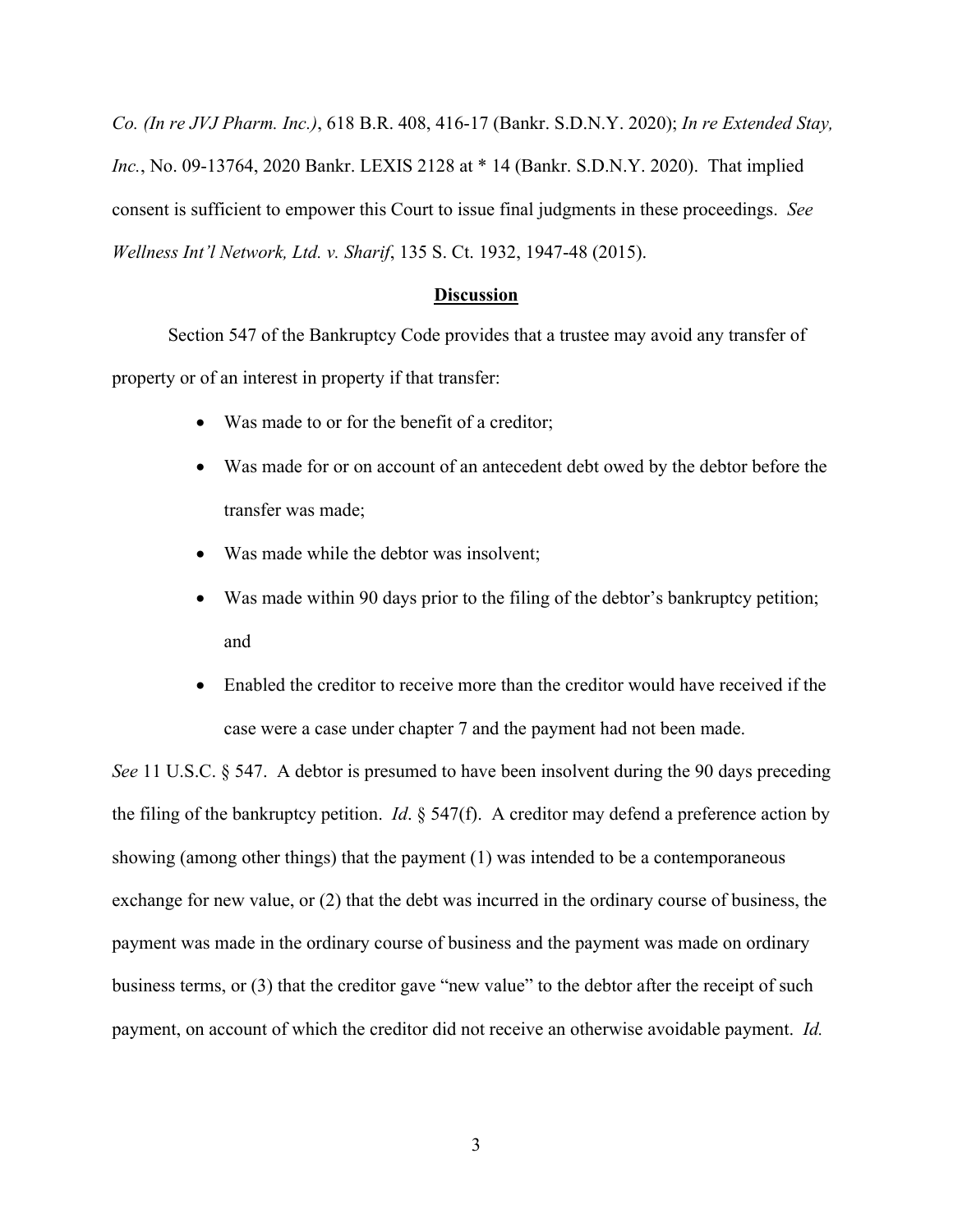§§ 547(c)(1), (2) and (4). The creditor bears the burden of proof with respect to those particular defenses. *Id*. § 547(g).

## **Facts as to Village Red's Payments to Driscoll**

The Plan Admininstrator offered uncontradicted evidence at trial of the following invoice and payment history with respect to Village Red's transactions with Driscoll during the 90 days that preceded the bankruptcy filing:

| Date       | <b>Invoice</b> | Payment     | <b>Net Owed</b> |
|------------|----------------|-------------|-----------------|
| 2017-12-07 | \$1,491.96     |             | \$1,491.96      |
| 2017-12-08 | \$1,327.61     |             | \$2,819.57      |
| 2017-12-11 | \$1,402.45     |             | \$4,222.02      |
| 2017-12-14 | \$1,836.71     |             | \$6,058.73      |
| 2017-12-19 | \$1,590.85     |             | \$7,649.58      |
| 2017-12-21 | \$3,026.60     |             | \$10,676.18     |
| 2017-12-28 | \$3,012.96     |             | \$13,689.14     |
| 2018-01-04 |                | \$13,689.14 | \$0.00          |
| 2018-01-04 | \$1,464.68     |             | \$1,464.68      |
| 2018-01-11 | \$2,149.89     |             | \$3,614.57      |
| 2018-01-18 | \$2,255.17     |             | \$5,869.74      |
| 2018-01-25 | \$2,734.12     |             | \$8,603.86      |
| 2018-02-01 | \$2,402.78     |             | \$11,006.64     |
| 2018-02-08 | \$2,438.37     |             | \$13,445.01     |
| 2018-02-12 |                | \$8,603.86  | \$4,841.15      |
| 2018-02-15 | \$2,626.87     |             | \$7,468.02      |
| 2018-02-21 | \$1,065.50     |             | \$8,533.52      |
| 2018-02-22 | \$1,582.13     |             | \$10,115.65     |
| 2018-03-01 | \$2,701.23     |             | \$12,816.88     |
| 2018-03-03 | \$155.94       |             | \$12,972.82     |
| 2018-03-07 | \$2,179.25     |             | \$15,152.07     |
| 2018-03-08 | \$74.75        |             | \$15,226.82     |
| 2018-03-15 | \$2,175.56     |             | \$17,402.38     |
| 2018-03-21 | \$2,922.84     |             | \$20,325.22     |
| 2018-03-22 |                | \$10,115.65 | \$10,209.57     |
| 2018-03-22 | \$107.96       |             | \$10,317.53     |
| 2018-03-29 | \$1,909.17     |             | \$12,226.70     |
|            |                |             | \$12,226.70     |
| 4/2/2018   |                | \$15,218.74 | (\$2,992.04)    |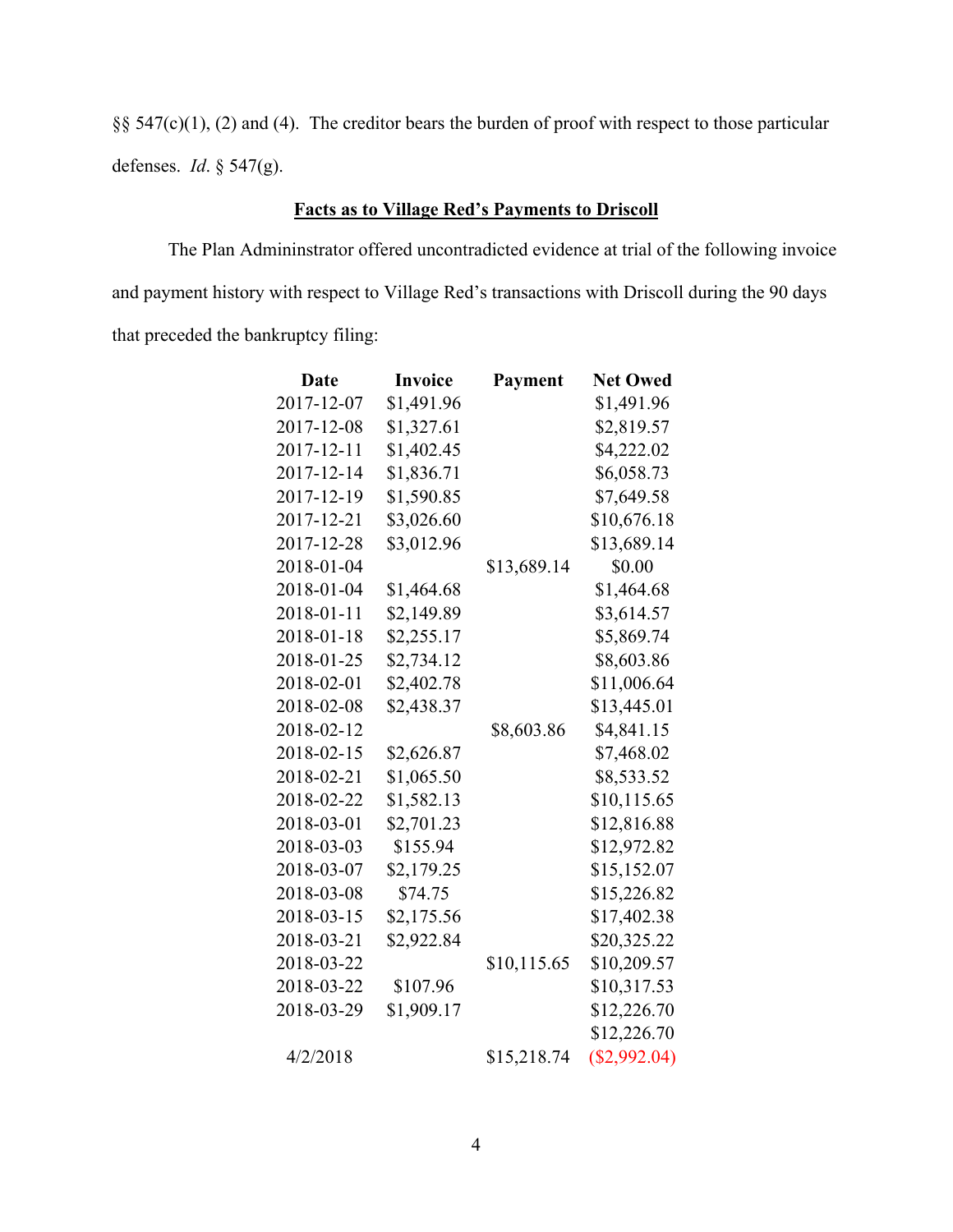The evidence showed that Driscoll provided goods to Village Red and was a creditor of Village Red and that Driscoll received the relevant payments directly from Village Red. The payments were made on account of prior invoices and deliveries and therefore were made in respect of antecedent debts owed to Driscoll. The payments were made within the 90 days prior to the filing of Village Red's bankruptcy petition (which occurred on April 6, 2018) and therefore at a time when Village Red is presumed to have been insolvent. This Court confirmed a plan of reorganization that provided unsecured creditors with projected recoveries of only 1.07% of the amounts of their allowed claims, so the payments made to Driscoll obviously enabled Driscoll to obtain a higher recovery than it would have received if the payments had not been made.

Driscoll asserted affirmative defenses in its answer (including contentions that payments had been made in the ordinary course of business and that the claims were subject to "new value" defenses) but it did not provide full discovery in response to timely requests on those subjects, did not appear at trial and did not offer any evidence in support of the asserted defenses. The Plan Administrator nevertheless acknowledges that the full invoice and payment history shows that "new value" was provided by Driscoll, in the form of additional goods and services, in sufficient amounts to establish a partial defense to the preference claims. The net amounts of the preferential payments to Driscoll (after accounting for such new value defenses) is \$23,317.26. Although the Plan Administrator's Complaint against Driscoll sought recovery of "all" preferential transfers that had been made, the Complaint only specifically identified transfers in the total amount of \$18,719.51. In a post-trial submission the Plan Administrator has asked for the entry of judgment only in this reduced amount, and the evidence at trial supports the entry of judgment in that amount.

5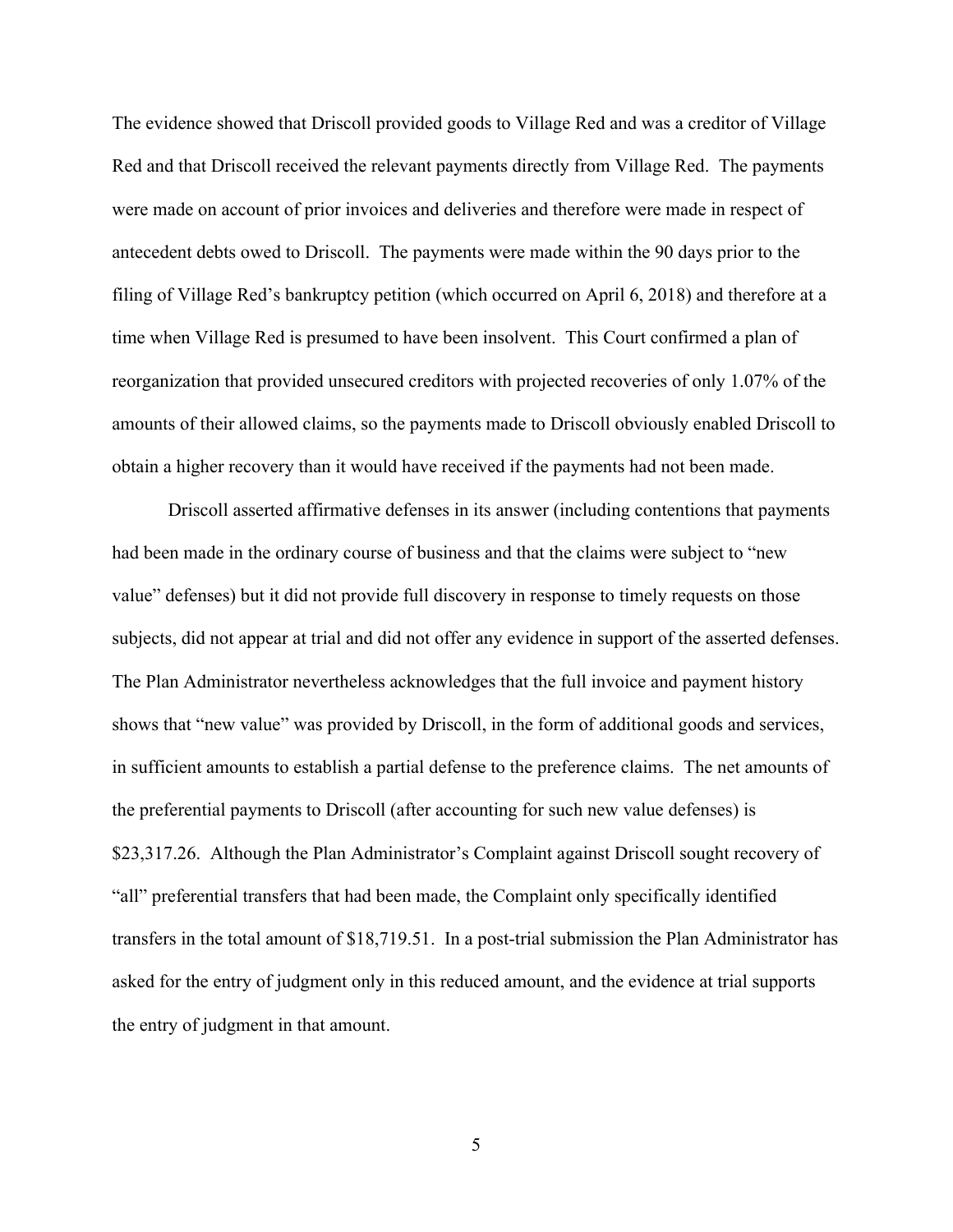## **Facts as to Village Red's Payments to Zeze**

The Plan Administrator offered uncontradicted evidence at trial of the following invoice and payment history with respect to Village Red's transactions with Zeze during the 90 days that preceded the bankruptcy filing:

| Date       | <b>Invoice</b> | Payment     | <b>Net Owed</b> |
|------------|----------------|-------------|-----------------|
| 2017-12-07 | \$1,491.96     |             | \$1,491.96      |
| 2017-12-01 | \$847.10       |             | \$847.10        |
| 2017-12-04 | \$1,113.54     |             | \$1,960.64      |
| 2017-12-06 | \$1,473.64     |             | \$3,434.28      |
| 2017-12-07 | \$105.00       |             | \$3,539.28      |
| 2017-12-08 | \$1,402.68     |             | \$4,941.96      |
| 2017-02-11 | \$700.72       |             | \$5,642.68      |
| 2017-02-13 | \$1,209.34     |             | \$6,852.02      |
| 2017-02-15 | \$1,815.08     |             | \$8,667.10      |
| 2017-12-15 | \$1,029.82     |             | \$9,696.92      |
| 2017-12-20 | \$1,589.14     |             | \$11,286.06     |
| 2017-12-22 | \$2,822.05     |             | \$14,108.11     |
| 2017-12-27 | \$1,014.26     |             | \$15,122.37     |
| 2017-12-29 | \$2,371.22     |             | \$17,493.59     |
| 2018-01-03 | \$838.13       |             | \$18,331.72     |
| 2018-01-05 | \$1,300.73     |             | \$19,632.45     |
| 2018-01-08 | \$354.80       |             | \$19,987.25     |
| 2018-01-09 |                | \$17,493.59 | \$2,493.66      |
| 2018-01-10 | \$615.11       |             | \$3,108.77      |
| 2018-01-12 | \$896.62       |             | \$4,005.39      |
| 2018-01-13 | \$145.64       |             | \$4,151.03      |
| 2018-01-15 | \$876.67       |             | \$5,027.70      |
| 2018-01-17 | \$1,023.49     |             | \$6,051.19      |
| 2018-01-19 | \$1,094.92     |             | \$7,146.11      |
| 2018-01-22 | \$748.60       |             | \$7,894.71      |
| 2018-01-24 | \$1,191.52     |             | \$9,086.23      |
| 2018-01-26 | \$917.08       |             | \$10,003.31     |
| 2018-01-29 | \$1,019.07     |             | \$11,022.38     |
| 2018-01-31 | \$1,174.03     |             | \$12,196.41     |
| 2018-02-02 | \$853.86       |             | \$13,050.27     |
| 2018-02-02 | \$74.00        |             | \$13,124.27     |
| 2018-02-05 | \$954.00       |             | \$14,078.27     |
| 2018-02-07 | \$1,330.52     |             | \$15,408.79     |
| 2018-02-07 |                | \$52,196.41 | $(\$36,787.62)$ |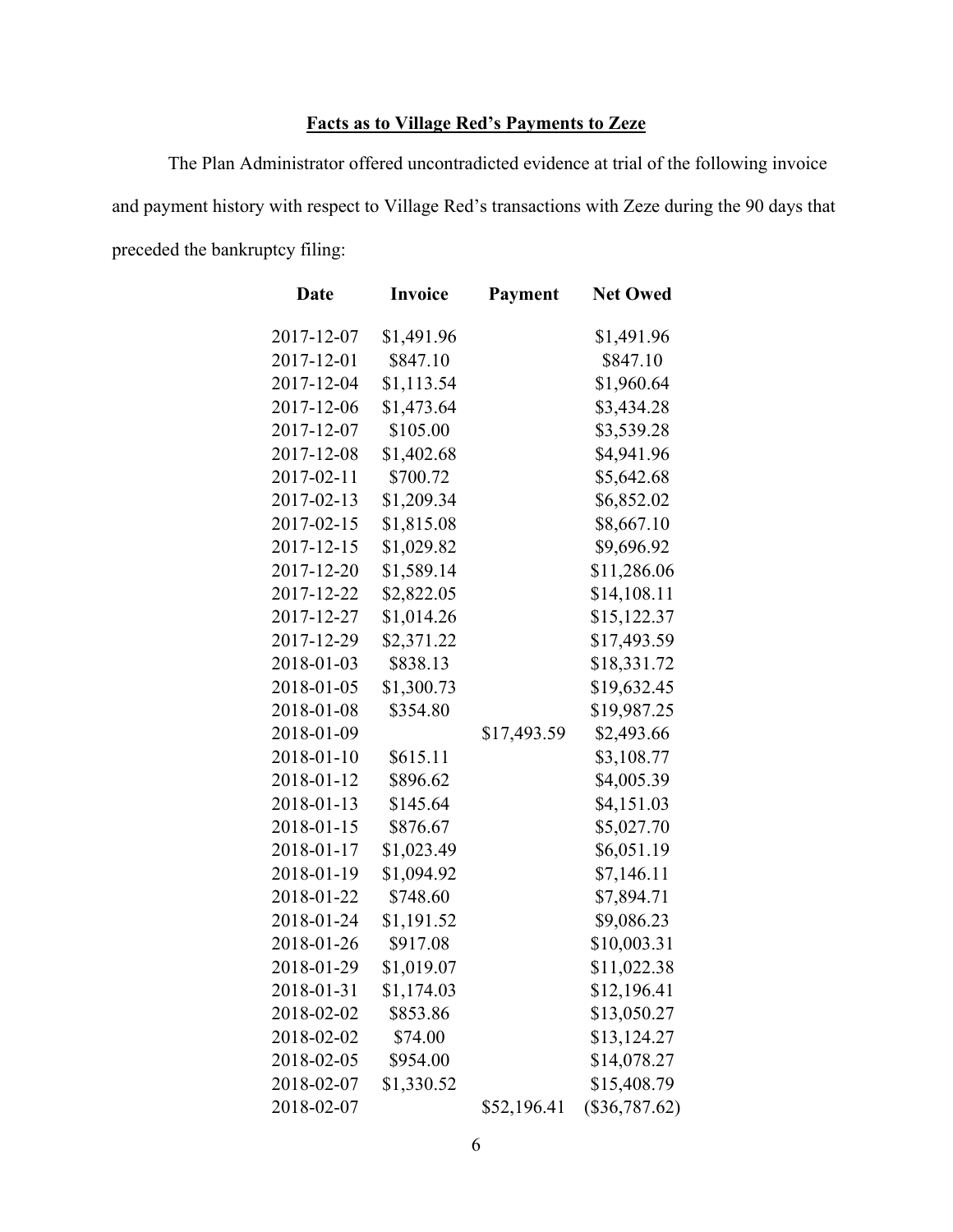| 2018-02-08 | \$228.94   |             | $(\$36,558.68)$ |
|------------|------------|-------------|-----------------|
| 2018-02-09 | \$1,454.76 |             | $(\$35,103.92)$ |
| 2018-02-13 | \$820.48   |             | $(\$34,283.44)$ |
| 2018-02-14 | \$977.37   |             | $(\$33,306.07)$ |
| 2018-02-16 | \$1,037.91 |             | $(\$32,268.16)$ |
| 2018-02-19 | \$751.82   |             | $(\$31,516.34)$ |
| 2018-02-21 | \$1,331.11 |             | $(\$30,185.23)$ |
| 2018-02-23 | \$1,398.26 |             | (\$28,786.97)   |
| 2018-02-23 | \$79.60    |             | $(\$28,707.37)$ |
| 2018-02-26 | \$459.50   |             | $(\$28,247.87)$ |
| 2018-02-28 | \$1,268.60 |             | $(\$26,979.27)$ |
| 2018-03-02 | \$1,106.07 |             | $(\$25,873.20)$ |
| 2018-03-05 | \$650.99   |             | $(\$25,222.21)$ |
| 2018-03-07 | \$1,200.19 |             | $(\$24,022.02)$ |
| 2018-03-09 | \$1,204.20 |             | $(\$22,817.82)$ |
| 2018-03-09 | \$96.19    |             | $(\$22,721.63)$ |
| 2018-03-12 | \$723.71   |             | $(\$21,997.92)$ |
| 2018-03-13 | \$236.50   |             | $(\$21,761.42)$ |
| 2018-03-14 | \$1,572.70 |             | $(\$20,188.72)$ |
| 2018-03-16 | \$1,982.31 |             | (\$18,206.41)   |
| 2018-03-19 |            | \$13,020.73 | $(\$31,227.14)$ |
| 2018-03-19 | \$385.15   |             | $(\$30,841.99)$ |
| 2018-03-21 | \$1,272.33 |             | $(\$29,569.66)$ |
| 2018-03-23 | \$1,824.29 |             | $(\$27,745.37)$ |
| 2018-03-16 | \$955.28   |             | $(\$26,790.09)$ |
| 2018-03-28 | \$1,700.12 |             | $(\$25,089.97)$ |
| 2018-03-30 | \$1,941.39 |             | $(\$23,148.58)$ |
| 2018-04-04 |            | \$16,851.42 | $(\$40,000.00)$ |
|            |            |             |                 |

The evidence showed that Zeze provided goods to Village Red and was a creditor of Village Red and that Zeze received the relevant payments directly from Village Red. The payments were made on account of prior invoices and deliveries and therefore were made in respect of antecedent debts owed to Zeze, except in the case of the payment made on February 7, 2018, which inexplicably was made in an amount that was \$40,000 higher than the amount then owed to Zeze. Either that \$40,000 extra payment was made with respect to an antecedent debt (in which case it was a preference) or it was made without consideration, in which case it was a fraudulent transfer pursuant to 11 U.S.C. § 548. In either event it is recoverable. The payments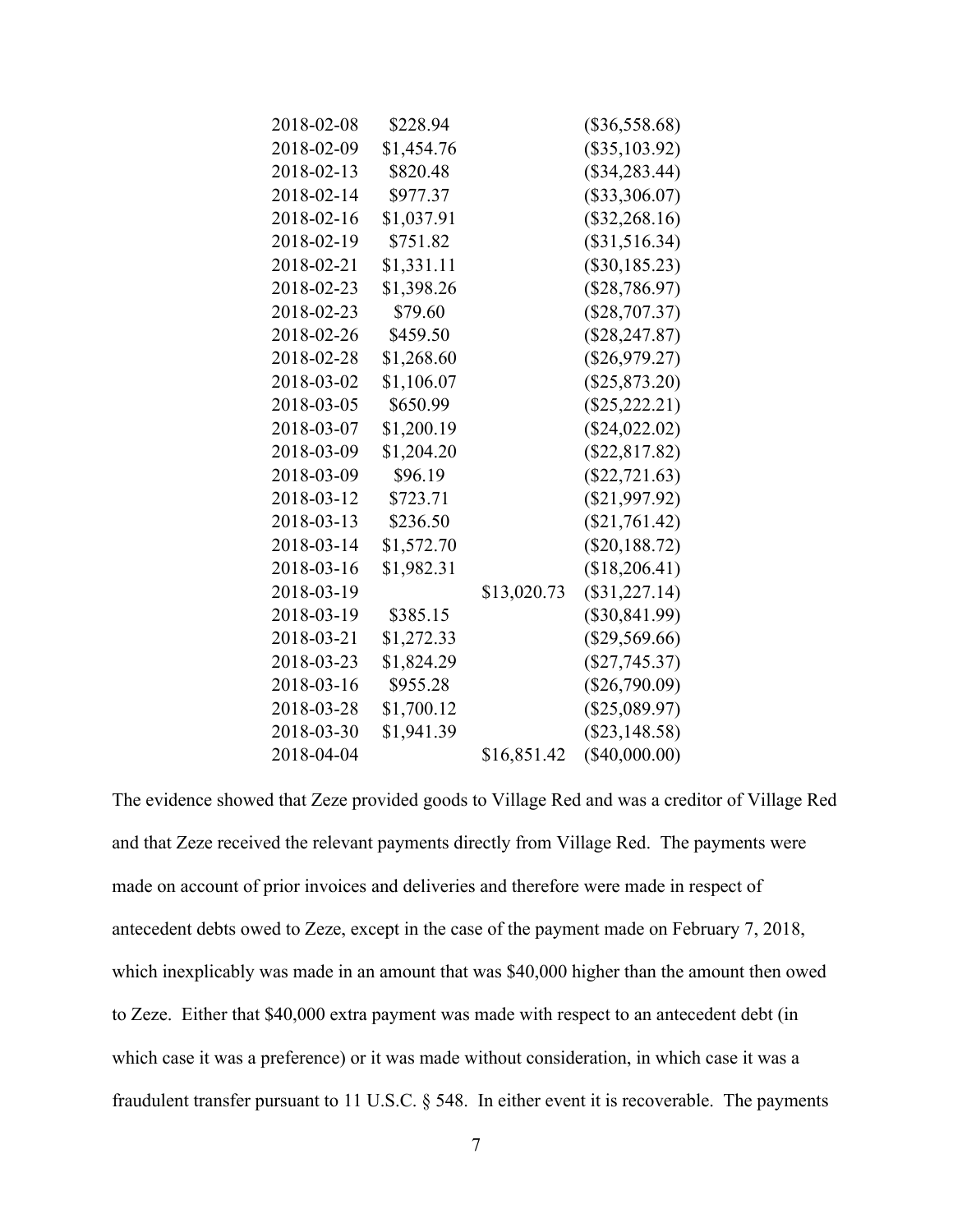were made within the 90 days prior to the filing of Village Red's bankruptcy petition (which occurred on April 6, 2018) and therefore at a time when Village Red is presumed to have been insolvent. As noted above, this Court confirmed a plan of reorganization that provided unsecured creditors with projected recoveries of only 1.07% of the amounts of their allowed claims, so the payments made to Zeze obviously enabled Zeze to obtain a higher recovery than it would have received if the payments had not been made.

Zeze asserted affirmative defenses in its answer (including contentions that payments had been made in the ordinary course of business and that the claims were subject to "new value" defenses). It provided some belated discovery on these points but it did not appear at trial and did not offer any evidence at trial in support of any affirmative defenses. In any event the irregular payment of an extra \$40,000 in February 2018 suggests that Village Red was not dealing with Zeze in the ordinary course of business and on ordinary business terms.

Although Zeze did not offer evidence at trial, the Plan Administrator nevertheless acknowledges that the full invoice and payment history shows that "new value" was provided by Zeze, in the form of additional goods and services, in sufficient amounts to establish a partial defense to the preference claims. The net amounts of the preferential payments to Zeze (after accounting for such new value defenses) is \$59,987.25. Zeze's counsel did not contest that calculation at trial and the calculation matches the Court's own calculation.

As explained above, the Court raised the question at trial of whether the Plan Administrator could seek recovery, in Driscoll's case, of payments that the Plan Administrator had not specifically identified in his Complaint, since Driscoll had effectively defaulted and had failed to participate meaningfully in the proceedings. That question prompted Zeze's counsel to contend, for the first time, that the Plan Administrator should be barred from attacking certain

8